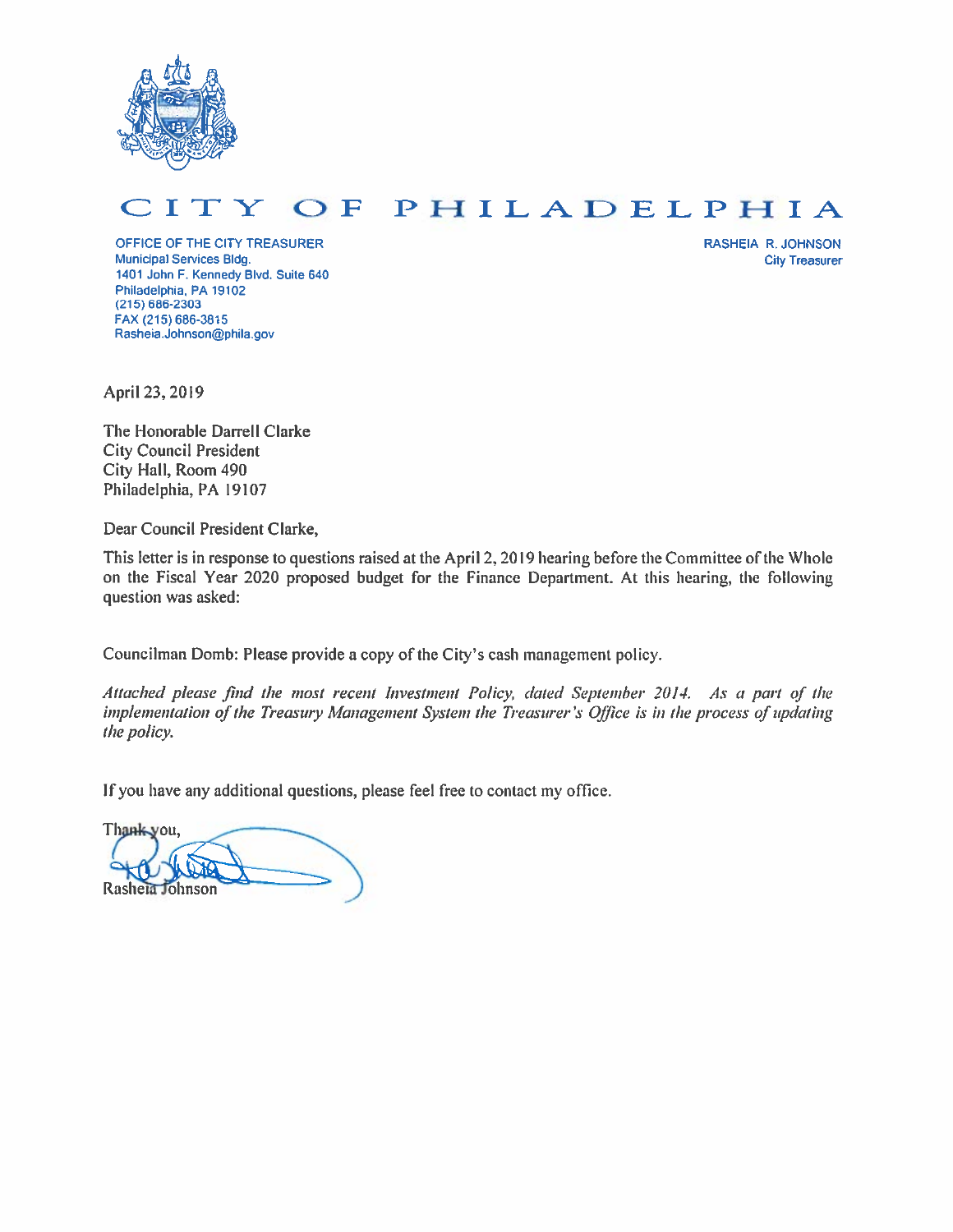# **City of Philadelphia Investment Policy September 2014**

### I. INTRODUCTION

This investment policy establishes guidelines for the administration and management of all City investments except for the City's Municipal Pension Fund and the Philadelphia Gas Works (PGW) Retirement Reserve Fund, the PGW OPEB Trust, and the PGw worker's Compensation Reserve Fund. Investments covered under this investment policy include all operating, capital, debt service, and debt service reserve accounts of the City's General Fund, Water Department, Aviation Division, and Philadelphia Gas Works. City investments need to conform to all legal requirements including applicable provisions of the City Code and City bond resolutions. This policy is meant to supplement the requirements of these existing policies. All investments will be judged by the standards of this policy. Activities that violate the spirit and intent will be deemed to be contrary to the policy.

This policy has been adopted by the Investment Committee, which consists of the Director of Finance, the City Treasurer, and a representative from the Water Department, Aviation Division, and the Philadelphia Gas Works. The policy should be reviewed annually and updated as needed.

## II. DELEGATION OF AUTHORITY

The City Treasurer and representatives from the Water Department, Aviation Division, and the Philadelphia Gas Works meet quarterly with the investment managers to review portfolio results. The Director of Finance meets at least annually with the City Treasurer to monitor portfolio results, ensure the adequacy of maturity restrictions, and perform other duties deemed necessary. The Treasurer is responsible for the oversight of the relationship between the City and its investment managers and for reviewing the investment manager's performance on a regular basis. The City Treasurer's staff reviews the investment holdings reports monthly and ensures that money managers indicate in writing on a monthly basis that they are in full compliance with City investment policies. In addition, City Treasurer's staff communicates any changes in the City's investment policies to the investment managers and reports all transactions to the City's Accounting Department. PGW has historically managed its own operating funds so has retained the delegation of authority for these funds.

The City Treasurer generally attempts to group related accounts by risk tolerance and cash flow patterns for each manager. The City Treasurer, together with the Finance Director and a representative from the particular fund that has money to invest, such as the Water Department for water bond proceeds, may from time to time assign new accounts to existing managers, relieve a manager of responsibility for one or all of its existing accounts, and/or add new managers.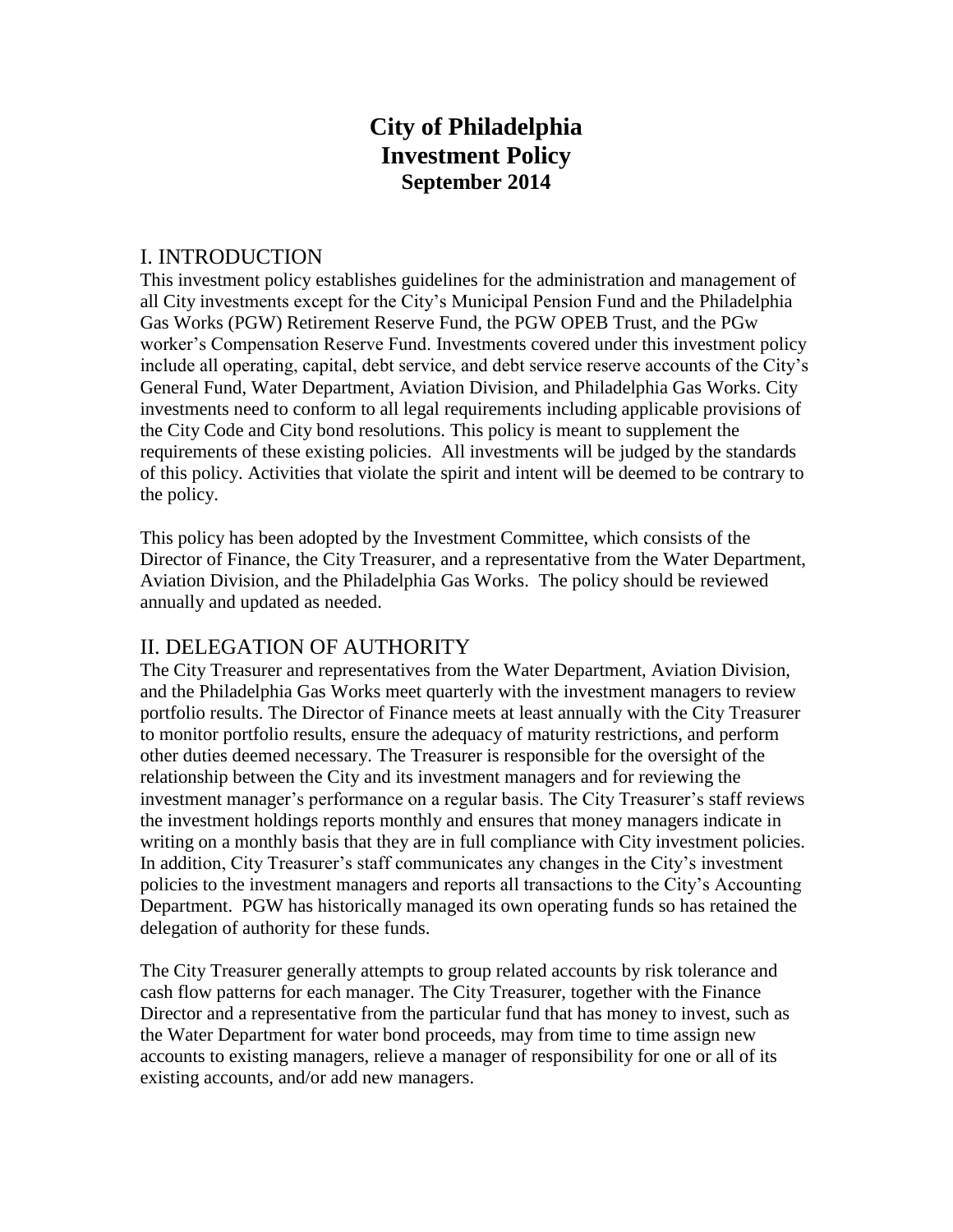# III. PRUDENCE

Investment officials in the management of the City's funds should use the "prudent person" rule; i.e investments should be made with judgment and care, under circumstances then prevailing, which persons of prudence, discretion, and intelligence exercise in the management of their own affairs not in regard to speculation, but for investment, considering the probable safety of their capital as well as the probable income to be derived. Portfolio managers (internal or external) acting in accordance with this policy and/or any written procedures pertaining to the administration and management of the City's funds and who exercise the proper due diligence, shall be relieved of personal responsibility for any individual security's credit risk or market price change, provided that these deviations are reported immediately to the City Treasurer and that appropriate action is taken to control and prevent further adverse developments.

## IV. INVESTMENT OBJECTIVES

Investment of the funds covered in this policy shall be governed by the following investment objectives, in order of priority:

#### Preservation of Principal

Safety of principal is the primary objective of the investment program. Investment of the City's funds should be undertaken in a manner that seeks to ensure the preservation of capital for each portfolio of funds.

#### **Liquidity**

The City's investment portfolio should remain sufficiently liquid to enable the City to meet all payment requirements of the City, including but not limited to payroll, accounts payable, capital projects, debt service and other payments as communicated by the Treasurer's Office.

#### Return on Investments

The City's investment portfolio shall be designed with the objective of maximizing return commensurate with the City's investment risk constraints and the cash flow characteristics of the portfolio. Return on investment, while important, is subordinate to the safety and liquidity objectives described above.

## V. AUTHORIZED AND SUITABLE INVESTMENTS

Section 19-202 of the Philadelphia Code entitled "Authorized Investments" authorizes the Director of Finance, the City Treasurer, and the City Controller to invest money in the City Treasury which is not required for immediate use in specific securities. Investments described below are authorized by the City Code and are allowable under this Investment Policy:

• Bonds or notes of the United States Government.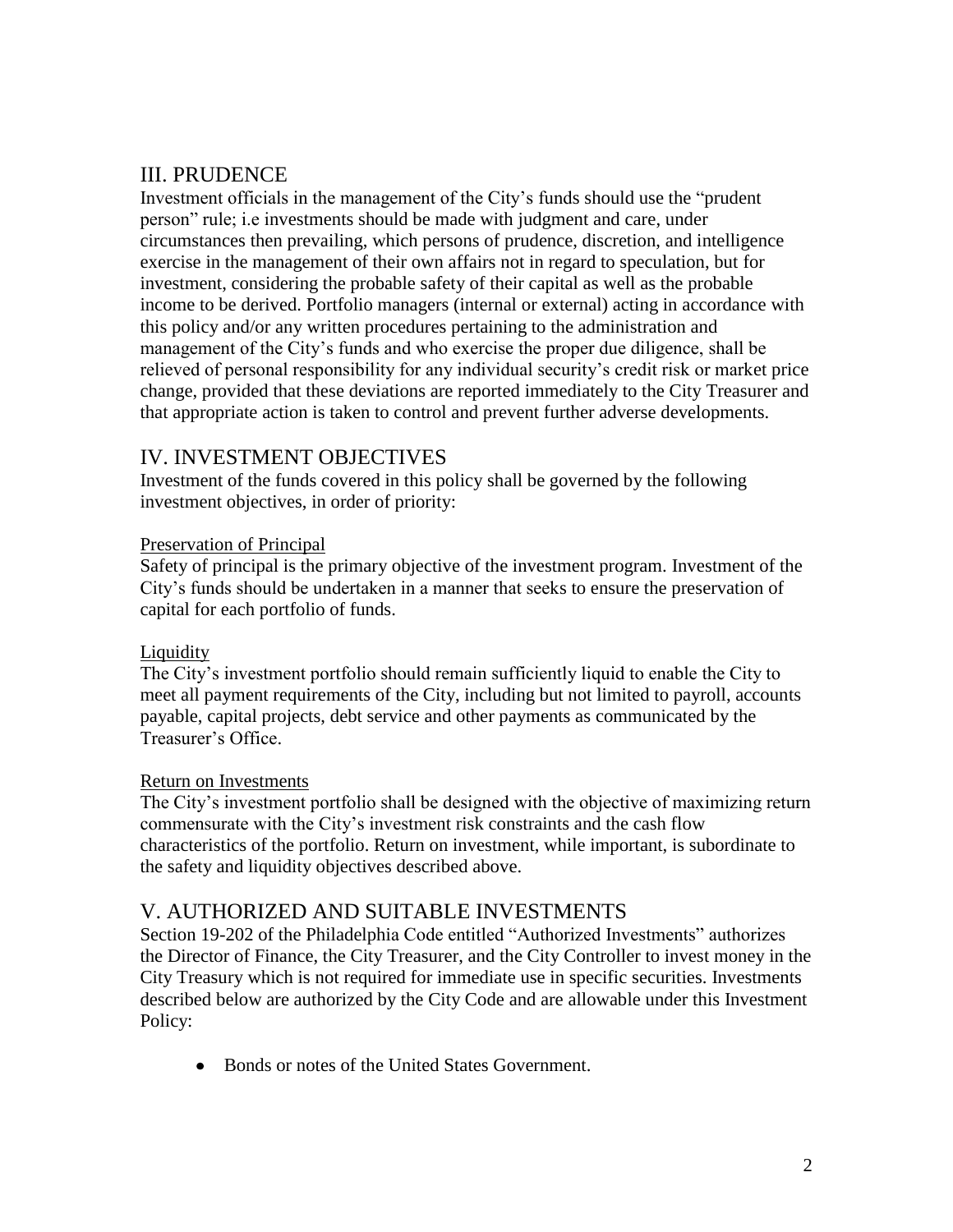- United States Treasury Obligations including STRIPs; receipts indicating an undivided interest in such United States Treasury Obligations; and stripped coupons held under book-entry with the New York Federal Reserve Bank.
- Obligations of United States government-sponsored agencies listed below:  $\bullet$ 
	- o Government National Mortgage Association (GNMA)
	- o Federal National Mortgage Association (FNMA)
	- o Federal Home Loan Mortgage Corporation (FHLMC)
	- o Federal Farm Credit System
	- o Federal Home Loan Bank
	- o Resolution Funding Corporation
	- o Tennessee Valley Authority
- Collateralized banker's acceptances and certificates of deposit denominated in  $\bullet$ U.S. dollars and issued by a City Code authorized depository. Certificates of deposit must be secured by acceptable collateral with a total market value equal to 102% of the deposit.
- Commercial paper with a stated maturity of 270 days or less which is rated P1 by Moody's or A1+ by Standard & Poor's. The senior long term debt of the commercial paper issuer, or the entity providing an explicit guarantee, must be rated not lower than 'A2' by Moody's or 'A' by Standard & Poor's. Asset backed commercial paper (ABCP), which does not have a long term rating, is an allowable investment if it meets the short term rating requirements but is only allowed up to the ABCP sublimit listed on page seven.
- General obligation bonds of corporations rated 'Aa2' or better by Moody's or  $\bullet$ 'AA' or better by Standard & Poor's, with a final maturity of two years or less**.**
- Collateralized mortgage obligations and pass-through securities directly  $\bullet$ issued by a federal agency or instrumentality of the United States, the underlying security for which is guaranteed by an agency or instrumentality of the United States and with a final maturity of two years or less. The rating must be no lower than 'Aa2' by Moody's or 'AA' by Standard & Poor's. Investment managers purchasing these securities must prepare monthly reports indicating cost, market value and final maturity. If market values fall 5% below cost, a written report must be filed with the City Treasurer describing the reasons for the decline in value and outlining the steps if any that are needed to correct the situation.
- Money market mutual funds, as defined by the Securities and Exchange  $\bullet$ Commission. Money market funds must have assets over \$15 billion, have the highest rating from Moody's, S&P and Fitch, and contain only government securities.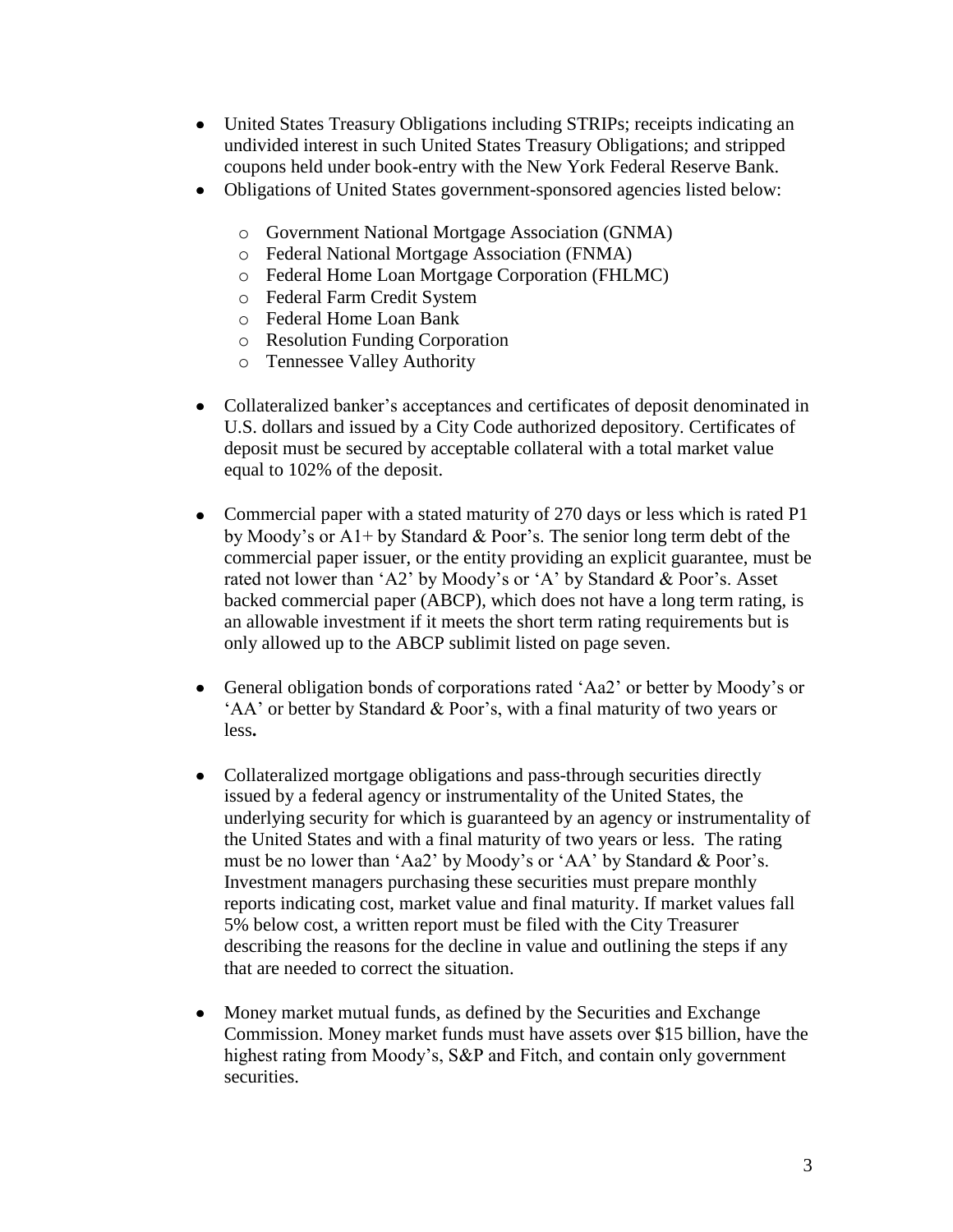- Repurchase agreements which are fully collateralized in bonds or notes of the  $\bullet$ United States government pledged to the City and held in the City's name and deposited at the time the investment is made with an entity or a third party selected and approved by the City. The market value of the collateral shall be at least 102% of the funds being disbursed. A Master Repurchase Agreement must be signed between the City and the primary dealer or financial institution that is the counterparty to the repurchase trading before any repurchase trading can begin. The Master Repurchase Agreement must detail acceptable types of collateral, standards for collateral custody and control, collateral valuation and initial margin, marking to market, and margin calls, condition for agreement termination, and acceptable methods for delivery of securities and collateral. The maximum maturity for repurchase agreements is 30 days.
- Obligations of the Commonwealth of Pennsylvania or any municipality or other political subdivision of the Commonwealth with a final maturity of two years or less and a rating of at least 'AA' by Moody's or Standard & Poor's.
- Investments in U.S. treasury and U.S. agency floating rate securities are allowed. The maturity limitation is two years and ten days from the trade date.

#### **Note: Next bullet point applies only to the managed consolidated cash account.**

The purchase of overnight maturities of commercial paper (CP) will be temporarily excluded from the 25% restriction, on such purchases, as is stated in the City's Investment Policy with the caveat that the total amount of CP as defined and overnight CP will not exceed 50% of the "Total Consolidated Cash Portfolio". Total Consolidated Cash Portfolio will equal the sum of the managed consolidated cash account plus the cash held at Wells Fargo in non-interest bearing accounts (earnings credits) plus the cash held at PNC in non-interest bearing accounts (earning credits). The City will communicate to the manager via email the amount held in the non-interest bearing accounts at least monthly.

All references to specific rating requirements are requirements at the time of purchase. If after purchase, ratings decline below the thresholds set forth, the Investment Manager must bring this to the attention of the City Treasurer in writing and provide a recommendation as to whether the security should be held or sold.

All references to maturity limitations are from the trade date. If not otherwise noted, the maturity limitation for all investments is two years and ten days from the trade date.

Authorized investments for Sinking Fund Reserve Portfolios are dictated by the First Class City Revenue Bond Act and specific Bond Indentures and include any investment vehicle permitted for any state agency**.**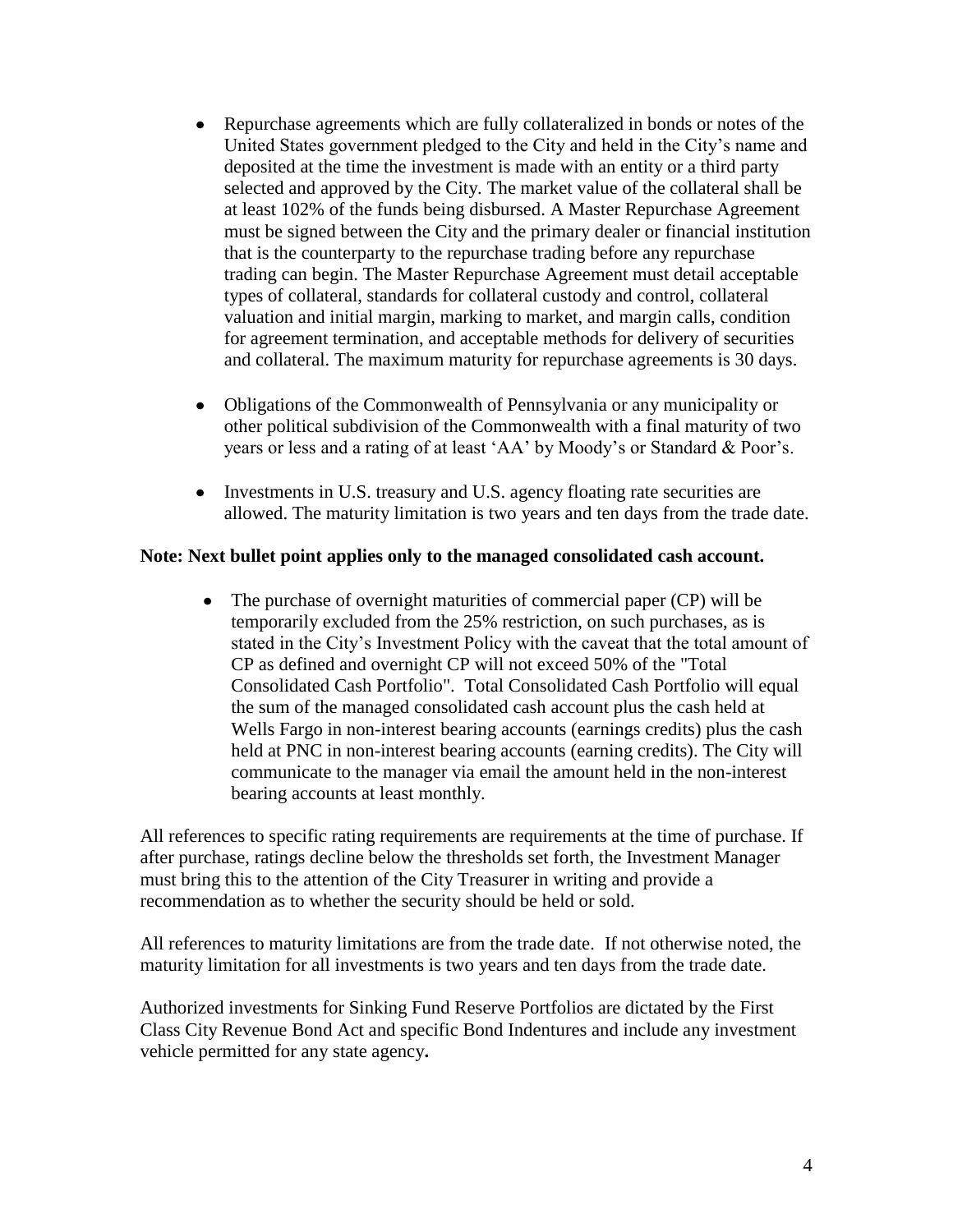## VI. INVESTMENT RESTRICTIONS

For the avoidance of doubt, this policy specifically prohibits the following:

- Any investment not listed under Authorized and Suitable Investments;
- Leverage the portfolio, i.e. lending or selling city-owned securities with an agreement to buy them back after a stated period of time (reverse repurchase agreements from the perspective of the City);
- Purchase securities on margin;
- Make short sales of securities, maintain short positions, or purchase or sell puts, calls, straddles and spreads or any combinations thereof;
- Make investments for the purpose of exercising control or management of an issuer;
- Mortgage, pledge, hypothecate or in any manner transfer as security any securities owned or held;
- Invest in securities (except for repurchase agreements) with legal or contractual restrictions on resale or for which no readily available market exists;
- Act as an underwriter of securities;
- Buy or sell any authorized investment when it is a party or any related or affiliated party in the transaction on both sides.
- Invest funds in any derivatives;
- Invest funds in any security whose yield or market value does not follow the normal swings of interest rates. Examples of these types of securities include, but are not limited to: structured notes, floating rate (excluding US Treasury and US agency floating rate securities) or inverse floating rate instruments, securities that could result in zero interest accrual if held to maturity, and mortgage derived interest and principal only strips.
- Invest more than 15% of funds in securities of a particular industry other than U.S. Government securities or agency securities.
- Invest funds in non-dollar denominated investments.

# VII. DIVERSIFICATION REQUIREMENTS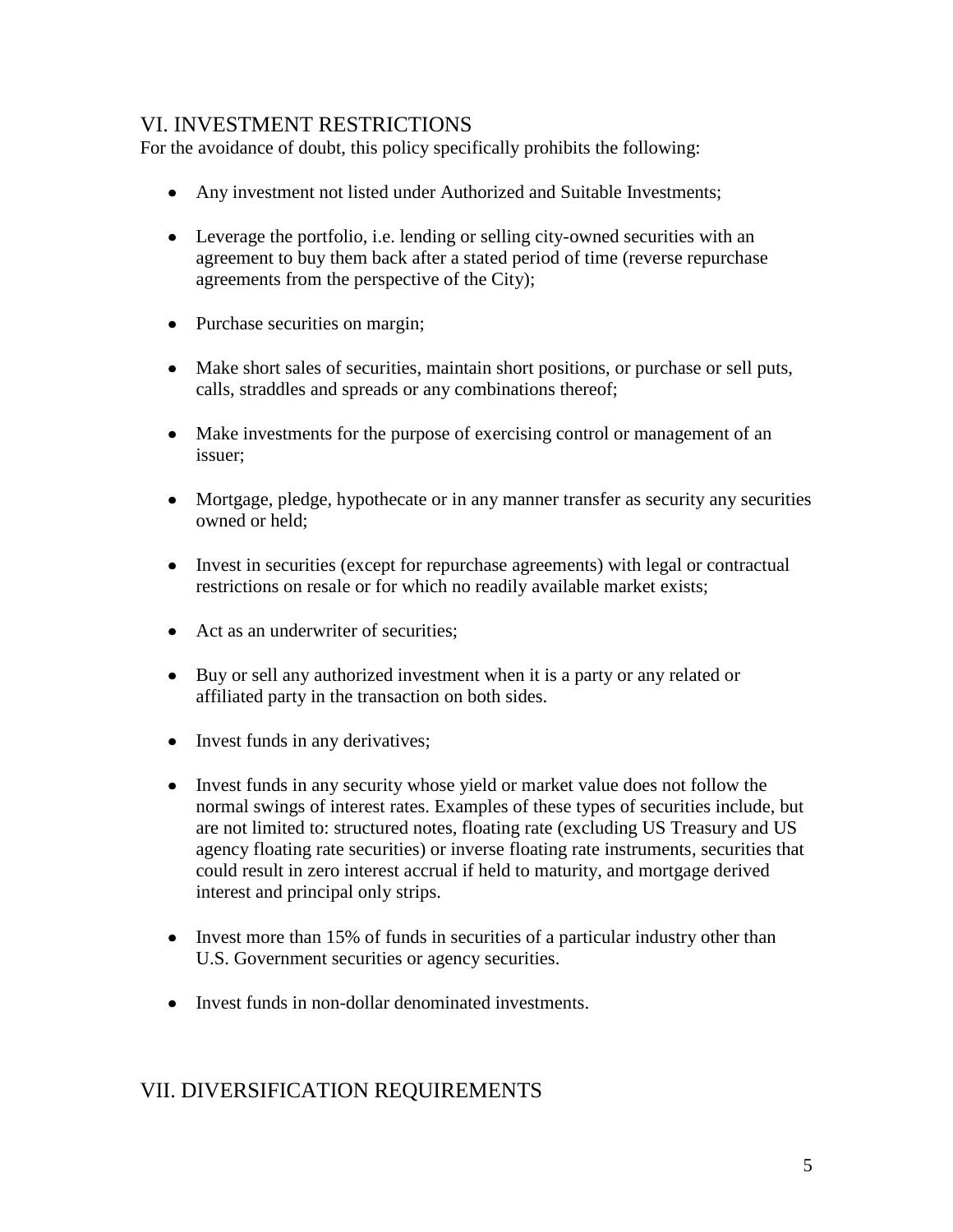It is the policy of the City to diversify its investments portfolios. Portfolio diversification is employed as a way to control risk. Investments shall be diversified as to maturities and as to kind of investments to minimize the risk of loss which might result from over concentration of assets in a specific maturity, in a specific kind of security or from a specific issuer or industry.

Security and Issuer Diversification is as follows:

| <b>Authorized Investment Instrument</b>                           | <b>Percent</b><br>Οf<br><b>Portfolio</b><br><b>Allowed</b> | Percent of<br><b>Portfolio</b><br>per Issuer | <b>Percent of</b><br>Outstanding<br><b>Securities</b><br>per Issuer |
|-------------------------------------------------------------------|------------------------------------------------------------|----------------------------------------------|---------------------------------------------------------------------|
| U.S. Government                                                   | 100%                                                       | 100%                                         | <b>NA</b>                                                           |
| U.S. Treasury                                                     | 100%                                                       | 100%                                         | <b>NA</b>                                                           |
| Repurchase Agreements                                             | 25%                                                        | 10%                                          | ΝA                                                                  |
| U.S. Agencies and Instrumentalities                               | 100%                                                       | 33%                                          | <b>NA</b>                                                           |
| Money Market Mutual Funds                                         | 25%                                                        | 10%                                          | 3%                                                                  |
| <b>Commercial Paper</b>                                           | 25%                                                        | 3%                                           | 3%                                                                  |
| Corporate Bonds                                                   | 25%                                                        | 3%                                           | 3%                                                                  |
| Commonwealth of PA and subdivisions<br>of Commonwealth of PA      | 15%                                                        | 3%                                           | 3%                                                                  |
| Banker's Acceptances and Certificates<br>of Deposit               | 15%                                                        | 3%                                           | 3%                                                                  |
| Collateralized Mortgage Obligations and<br>Passthrough Securities | 5%                                                         | 3%                                           | 3%                                                                  |

For the avoidance of doubt, debt backed by the Federal Deposit Insurance Corporation (FDIC) under the debt guarantee program, the principal and interest of which are unconditionally backed by the full faith and credit of the United States Government, should be included under the agency limitations.

Commonwealth managed state investment pools, with the highest ratings from either S&P or Moody's, will be counted towards the money market mutual fund limitations related to diversification.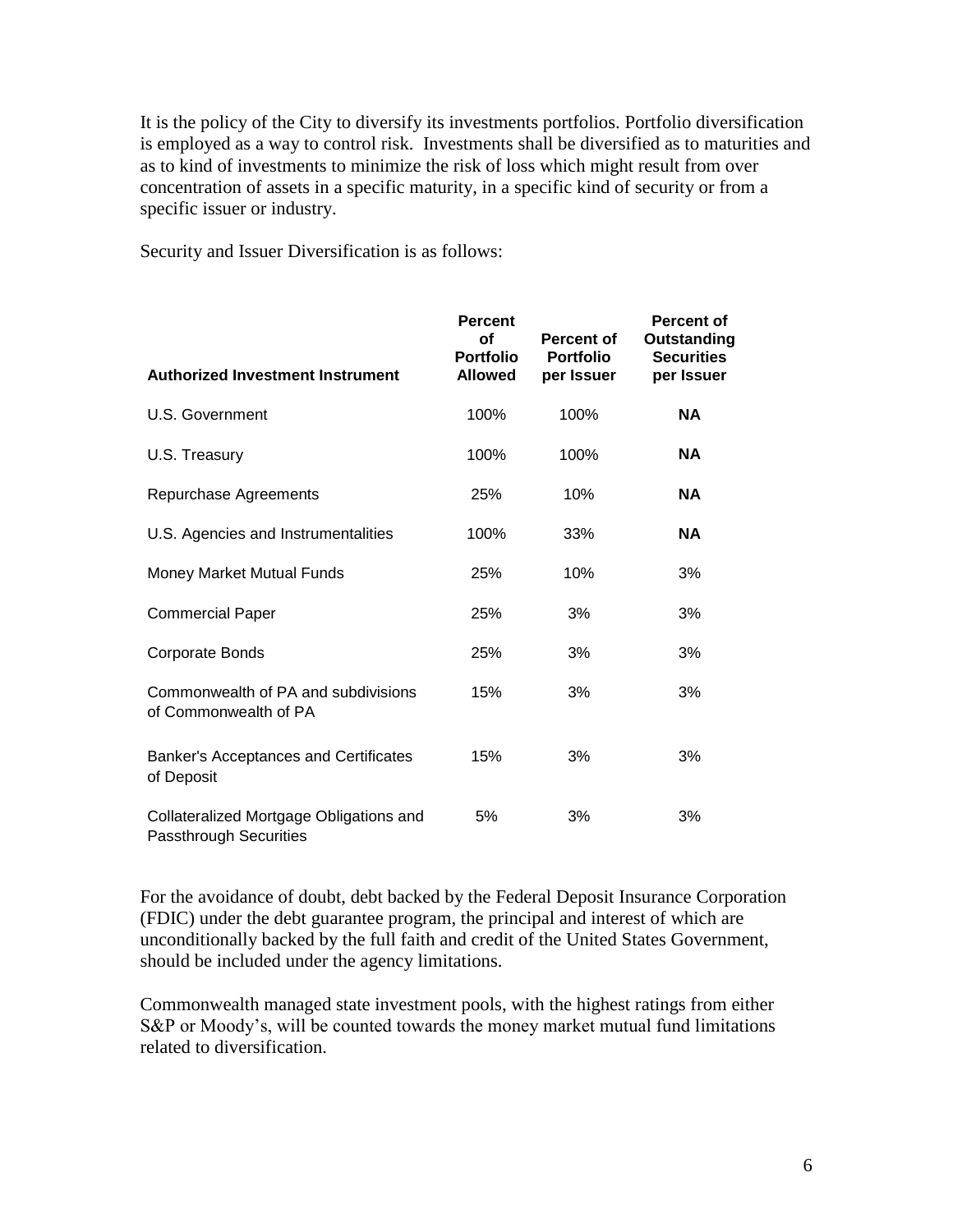Asset Backed Commercial Paper is a subset of commercial paper listed above and can be invested up to 10% of the portfolio which will be counted towards the 25% commercial paper limitation as long as the final maturity does not exceed 90 days.

Accounts with values under \$2 million can be kept 100% in a money market mutual fund composed of governmental obligations, including treasuries and agencies.

# III. SAFEKEEPING AND CUSTODY GUIDELINES

The City selects custodian banks that are members of the Federal Reserve System to hold its investments. Custodial banks are generally different institutions than the investment managers assigned to any given account. Delivery of the applicable investment documents (i.e. contracts, securities, and safekeeping receipts) to the City's custodian is required for all investments. For secured transactions, such as repurchase agreements, either the title to or a perfected security interest in the securities, along with any necessary transfer documents, must be transferred to the custodian. Such transactions will always be done on a delivery-versus-payment (DVP) basis. Safekeeping procedures of the custodian shall be reviewed annually by independent auditors and a copy of their report shall be supplied to the City for review.

# IX. MONITORING INVESTMENTS

Those responsible for the day-to-day management of City funds shall review trading activity on a daily basis. The holdings reports shall be reviewed monthly by the Treasurer's Office.

# X. PORTFOLIO REVIEWS

The investment managers shall meet with the City, including the Treasurer and a representative from the Water Department, Aviation Division, and the Philadelphia Gas Works at least quarterly to review investment results. A general agenda for these meetings should include (but is not limited to):

- A review of investment results net of fees achieved over the last three quarters, one year, three years, and five years compared with the assigned benchmark;
- The manager's current outlook for the financial markets over the next six through twelve months;
- The manager's internal investment policies that have been adopted in response to these market expectations;
- The appropriateness of the present portfolio given the market expectations, internal policy, and the City's requirements;
- A review of the City's guidelines including the assigned benchmark relative to any constraints which the manager feels are limiting its ability to respond to